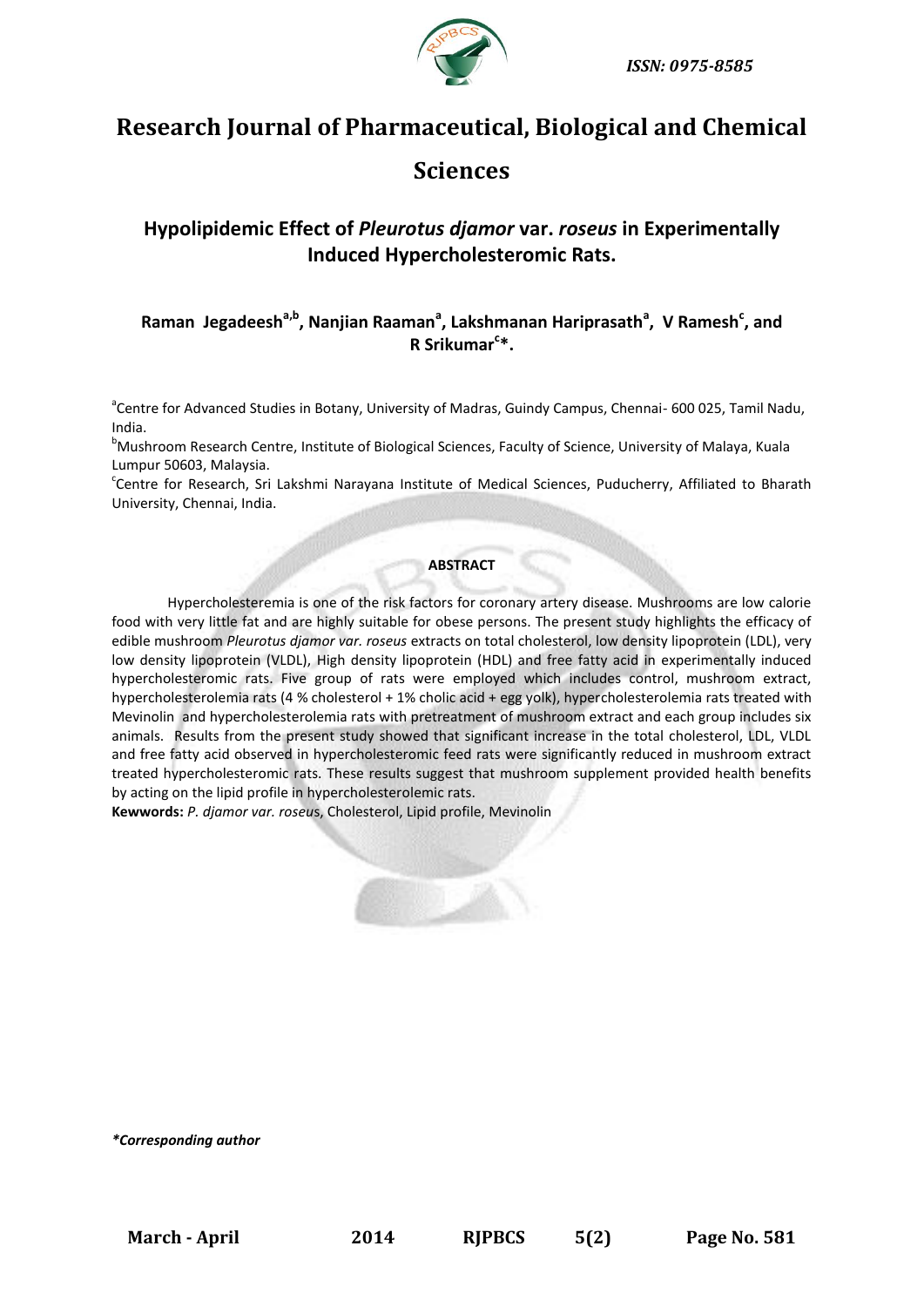

#### **INTRODUCTION**

Coronary artery disease (CAD) occurs when a substance called plaque builds up in the arteries that supply blood to the heart. Plaque is made up of [cholesterol](http://www.cdc.gov/cholesterol) deposits, which can accumulate in the arteries. When this happens, arteries becomes narrow over time leads to atherosclerosis remains the most common cause of morbidity and mortality all over the world with more than 4.5 million deaths occurring in the developing countries [1].

It is projected that CAD mortality rates will be double in 2020, with approximately 82% of the increase attributable to the developing world. Due to rapid socioeconomic growth in developing countries is increasing exposure to risk factors for CAD, such as diabetes, genetic factors, hypercholesterolemia, hypertension, and smoking [2].

Hypercholesteremia is one of the risk factors for CAD which is characterized by elevated serum total cholesterol and low density and very low-density lipoprotein cholesterol and decreased high-density lipoprotein levels. Currently available hypolipidemic drugs have been associated with a number of side effects [3]. The consumption of synthetic drugs leads to hyperuricemia, diarrhoea, gastric irritation, and abnormal liver function.

Medicinal plants play a major role in hypolipidemic activity, literature suggests that the lipid lowering action is mediated through, inhibition of hepatic cholesterol biosynthesis and reduction of lipid absorption in the intestine [4]. Mushrooms are highly nutritive as they contain good quality proteins, vitamins and minerals [5, 6]. Mushrooms are low calorie food with very little fat and are highly suitable for obese persons. Edible mushrooms are the ideal materials for the dietetic prevention of atherosclerosis, due to their high content of fiber, proteins, microelements, and their low fat content [7]. The present study was aimed to investigate the hypolipidemic potential of *P. djamor var. roseus* in experimentally induced hypercholestremia in albino rats.

#### **MATERIALS AND METHODS**

## **Experimental Animal**

Healthy adult Wistar strain male albino rats, weighing between 160 - 180g (3 months old), were used in this study. The rats were kept in the animal house with controlled ambient temperature (24 – 28°C), humidity and light (14 hrs/10 hrs light/ dark cycles) with food and water *ad libitum*. The animal procedures were approved by the Institutional Animal Ethical Committee (IAEC No. 03/016/08), University of Madras, Chennai, India, and Committee for Purpose of Control and Supervision of Experiments on Animals (CPCSEA), Government of India. All efforts were made to minimise both the number of animals used and unwanted stress or discomfort to the animals throughout experimental procedures.

## **Mushroom**

Mushrooms belonging to the family Pleurotaceae (Basidiocarps) were collected from the IIT campus, Chennai, India. Based on the morphological and microscopic characteristics, the mushroom strain was confirmed as an edible mushroom belonging to the variety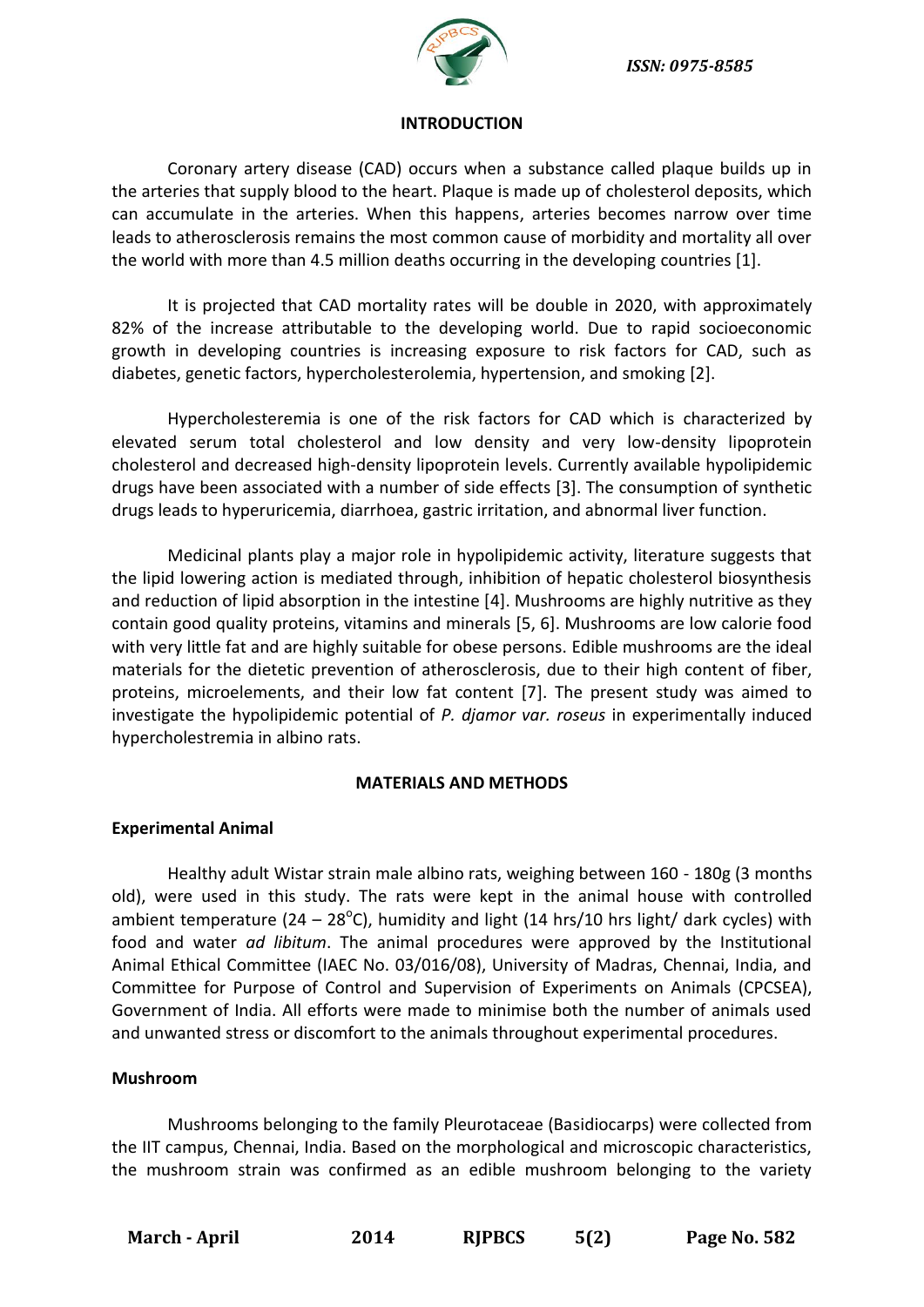

P*leurotus djamor* var. *roseus*. The Basidiomata were dried under shade and powdered before use.

#### **Methanolic extract (Methanolic extract of Pleurotus djamor var. roseus)**

The Basidiomata of *P. djamor var. roseus* were powdered (coarse, 1000 g) and soaked in methanol (1:10) for 72h at room temperature (Maceration method). The mixtures were then filtered. The filtrate was than concentrated on a rotary evaporator at  $45^{\circ}$ C and yield was 65g/1000g (MEPDR).

## **Dosage**

*P. djamor var. roseus* crude methanol extract was mixed in normal saline (0.9%) and administered to the rat orally at the dose of 500 mg/kg body weight for 48 days.

## **Induction of hypercholesterolemia in rats**

Normal rats were fed with 4% cholesterol (Sigma), 1% cholic acid (Sigma) and egg yolk (mixed with feed) for 48 days to induce hypercholesterolemia (hypercholesterolemic feed rats) by the method of Deepa and Varalakshmi [8].

## **Dosage of Mevinolin**

Mevinolin was administered orally at a dose of 7.2 mg/kg body weight form 33<sup>rd</sup> day of the regimen till  $48<sup>th</sup>$  day (15 days) [9].

## **Detection of Mevinolin in P. djamor var. roseus extract by HPLC**

The standard Mevinolin and crude methanolic extracts were detected by High Performance Liquid Chromatography, using a Merck LiChrospher 100 RP18 reverse phase column with a diode array detector eluted at a flow rate 2 mL/min and elution with gradient 90:10 water : methanol (v/v).

#### **Experimental groups**

All the experimental animals were divided into 5 groups and each group consists of 6 animals as follows

- Group 1: Control: Animal received standard diet + saline (1 mL) intragastrically for 48 days.
- Group 2: Drug control: Animal received standard diet + crude methanolic extract of P. djamor var roseus MEPDR (500 mg/kg b.w.) for 48 days.
- Group 3: Animal received hypercholesterolemic feed (4% Cholesterol + 1% cholic acid + egg yolk) for 30 days.
- Group 4: Animal received methanolic extract of mushroom (500 mg/kg b.w.) for 48 days along with cholesterol feed from 18th days of the regimen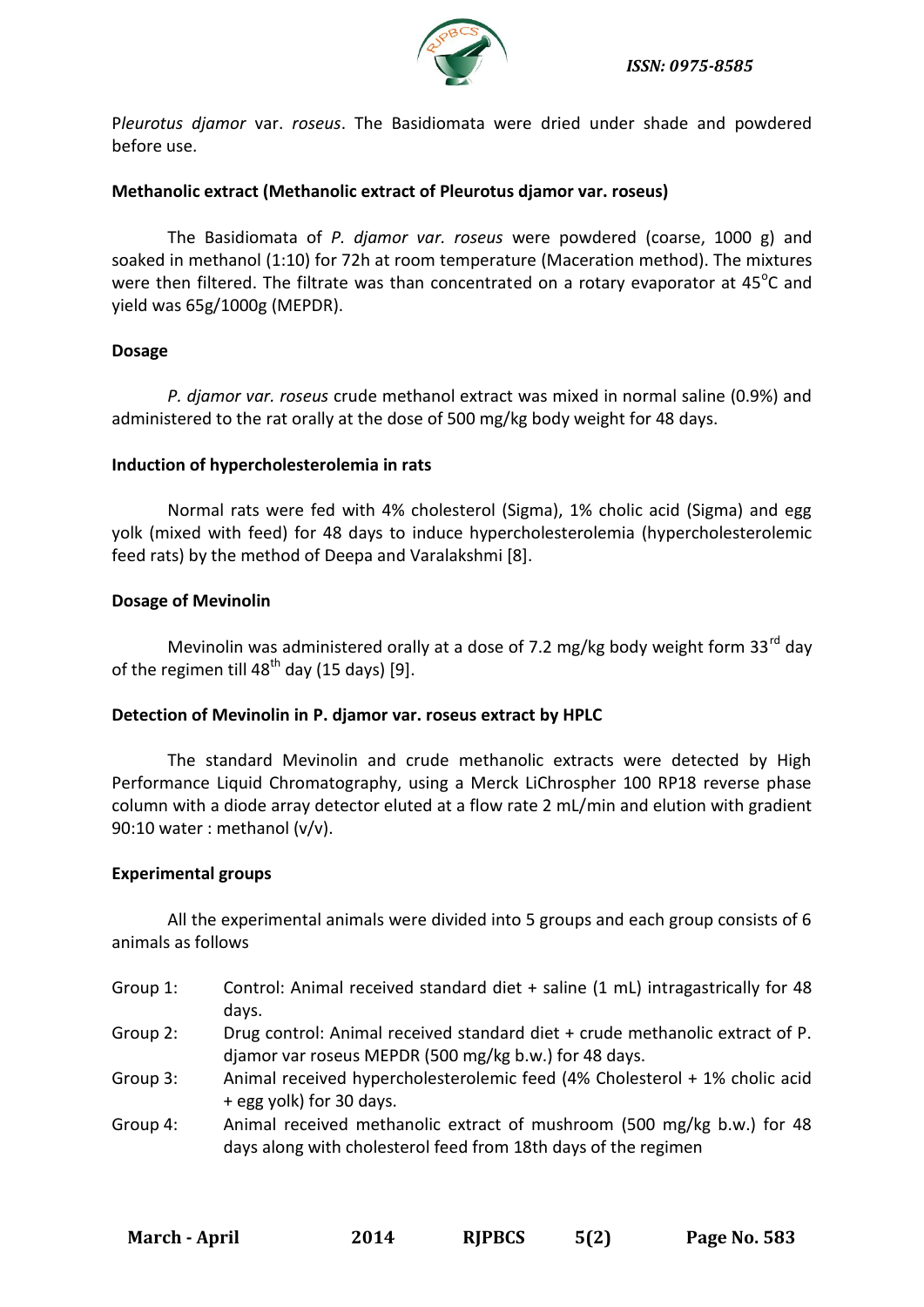

Group 5: Animal received hypercholesterolemic feed for 48 days along with Mevinolin 7.2 mg/kg body weight for 38 – 48 days.

## **Statistical Analysis**

All data were expressed as Mean  $\pm$  S.D. The data were subjected to One-way Analysis of Variance (ANOVA) to determine the significance of individual differences at *p < 0.05* level. Significant means were compared by the Duncan's multiple range test. All statistical analyses were carried out using SPSS statistical package (SPSS, Version 10.0 for Windows, SPSS Inc., Chicago, USA).

#### **RESULTS**

#### **Animal Body weight**

The crude methanolic extract of *P. djamor* var. *roseus* (MEPDR) (500 mg/kg body weight) was administrated orally for 48 days. During the experiment regime, animal body weight was recorded every week. The body weight of Group 2 (MEPDR alone) animals were not significantly different throughout the study period when compared to the control animals (Figure 1).

## **Total cholesterol**

There was no significant increase in total cholesterol levels of group 2 animals (treated with MEPDR) when compared to group 1 animals (control). The level increased significantly in Group 3 animals (Hypercholesteremic food) (143  $\pm$  6.5 mg/dL) when compared to control animals (71  $\pm$  4.5 mg/dL), whereas the group 4 (Hypercholesteremic food + MEPDR) and group 5 (Hypercholesteremic food + statin) animals did not show any significant alterations in the total cholesterol level when compared to the control grouped animals. The total cholesterol level of group 4 and group 5 animals were 66  $\pm$  3.5 and 67  $\pm$ 3.1 mg/dL, respectively (Table 1).

#### **Triglyceride**

The triglyceride level was found to be significantly decrease in group 2 animals when compared to group 1 animals, whereas a significant increase (217  $\pm$  11.28 mg/dL) in triglyceride level was observed in group 3 animals. It was interesting to observe that the group 4 and group 5 animals showed a comparable value (90  $\pm$  4.09 and 89  $\pm$  3.62 mg/dL, respectively) to that of the control group. Triglyceride levels were not altered significantly in group 4 animals (90  $\pm$  4.09 mg/dL) when compared with the group 5 animals (89  $\pm$  3.62 mg/dL).

## **Free fatty acid**

The free fatty acid level of group 2 animals showed no significant changes ( $22 \pm 1.11$ ) mg/dL) when compared with group 1 animals (21  $\pm$  1.15 mg/dL), but a two-fold increase (53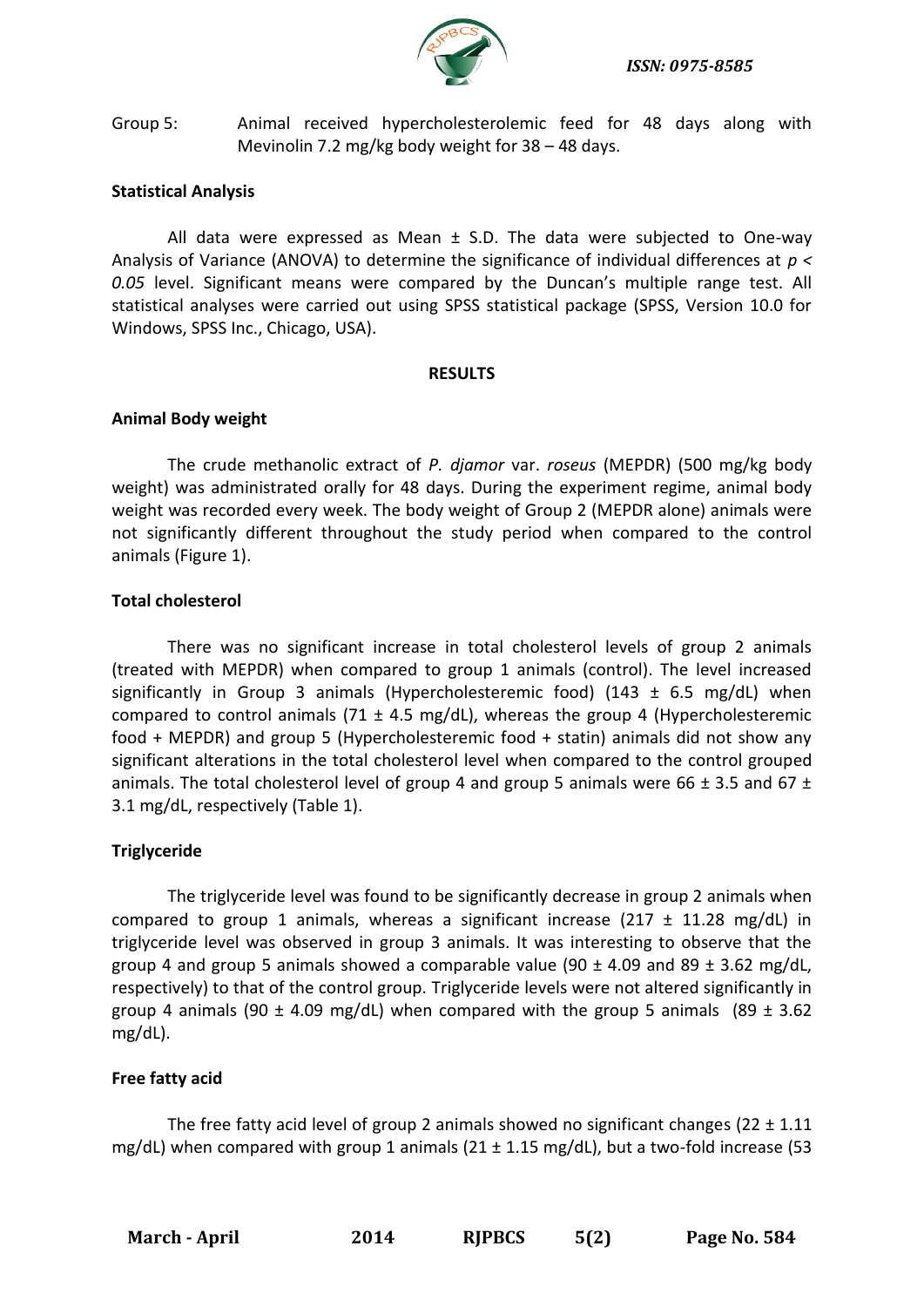

± 2.41 mg/dL) was observed in group 3 animals. This increase in fatty acid level was not observed group 4 & 5 and comparable to that of the control group animals (Table 1).

| S. No | Parameter                        | Control<br>(Group 1) | <b>MEPDR</b><br>(Group 2) | Hypercholest<br>eremic feed<br>rats<br>(Group 3) | Hypercholester<br>emic feed +<br><b>MEPDR</b><br>(Group 4) | Hypercholesteremic<br>feed + mevinolin<br>(Group 5) |
|-------|----------------------------------|----------------------|---------------------------|--------------------------------------------------|------------------------------------------------------------|-----------------------------------------------------|
| 1.    | <b>Total Cholesterol (mg/dl)</b> | $71 \pm 4.5$         | $69 \pm 4.4$              | $143 \pm 6.5^{ab}$                               | $66 \pm 3.5^{\circ}$                                       | $67 \pm 3.1^{\circ}$                                |
| 2.    | Triglycerides (mg/dl)            | $88 \pm 4.32$        | $61 \pm 3.66^{\circ}$     | $217 \pm 11.28^{ab}$                             | $90 \pm 4.09^{\circ}$                                      | $89 \pm 3.62^{\circ}$                               |
| 3.    | Free fatty acid (mg/dl)          | $21 \pm 1.15$        | $22 \pm 1.11$             | $53 \pm 2.41^{ab}$                               | $19 \pm 1.04^{\text{abc}}$                                 | $17 \pm 1.21$ <sup>abcd</sup>                       |
| 4.    | HDL (mg/dl)                      | $32 \pm 2.53$        | $36 \pm 3.23^{\circ}$     | $35 \pm 2.39$                                    | $39 \pm 2.31^{\text{abc}}$                                 | $38 \pm 2.23^{\circ}$                               |
| 5.    | LDL (mg/dl)                      | $19 \pm 1.15$        | $21 \pm 0.98$             | $64 \pm 2.15^{ab}$                               | $12 \pm 0.72^{\text{abc}}$                                 | $11 \pm 0.49^{\overline{abc}}$                      |
| 6.    | VLDL (mg/dl)                     | $17 \pm 0.72$        | $15 \pm 0.60^{\circ}$     | $44 \pm 2.87^{ab}$                               | $17 \pm 0.98$ <sup>bc</sup>                                | $16 \pm 0.49^{\overline{bc}}$                       |

#### **Table 1: Effect of crude methanol extract of** *P. djamor var. roseus (***MEPDR) on experimentally induced Hypercholesteremia in male albino rats.**

Values are expressed as Mean  $\pm$  SD of six animals. The symbol  $\binom{a, b, c, \text{and } d}{c}$  represent statistical significance p<0.05; <sup>a</sup> Compared with control, <sup>b</sup> compared with mushroom MeOH extract alone, <sup>c</sup> compared with Hypercholesteremia,  $d$  compared hypercholesteremia + MEPDR.

## **High density lipoprotein (HDL)**

The HDL level increased significantly in group 4 (39  $\pm$  2.31 mg/dL) and group 5 animals (38  $\pm$  2.23mg/dL) when compared to the control group (32  $\pm$  2.53 mg/dL). No significant alterations in HDL level was observed in group 3 animals (35  $\pm$  2.39 mg/dL) when compared to that of the group 2 animals  $(36 \pm 3.23 \text{ mg/dL}).$ 

## **Low density lipoprotein (LDL) and Very Low Density Lipoprotein (VLDL)**

The LDL level observed in group 2 animals showed no significant increase when compared to group 1 animals (19  $\pm$  1.15 mg/dL), whereas a three-fold increase in LDL level was observed in group 3 animals ( $64 \pm 2.15$  mg/dL). Surprisingly a decrease in LDL level was observed in group 4 (12  $\pm$  0.72 mg/dL) and group 5 animals (11  $\pm$  0.49 mg/dL) when compared to group 1 control animals. No significant difference in LDL level was observed between group 4 and group 5 animals. Same result was observed for very low density lipoprotein in the studied groups.

#### **Screening of lovastatin in P. djamor var. roseus**

The Lovastatin content was detected by HPLC, the crude methanolic extract was eluted with gradient 90:10 water: methanol (v/v) and authentic mevinolin was used as a reference. The authentic sample showed peaks at retention time 2.642 and 2.775. The methanolic crude extract showed peaks at retention time 2.633 and 2.770, similar to that of the authentic sample.(Figure 2).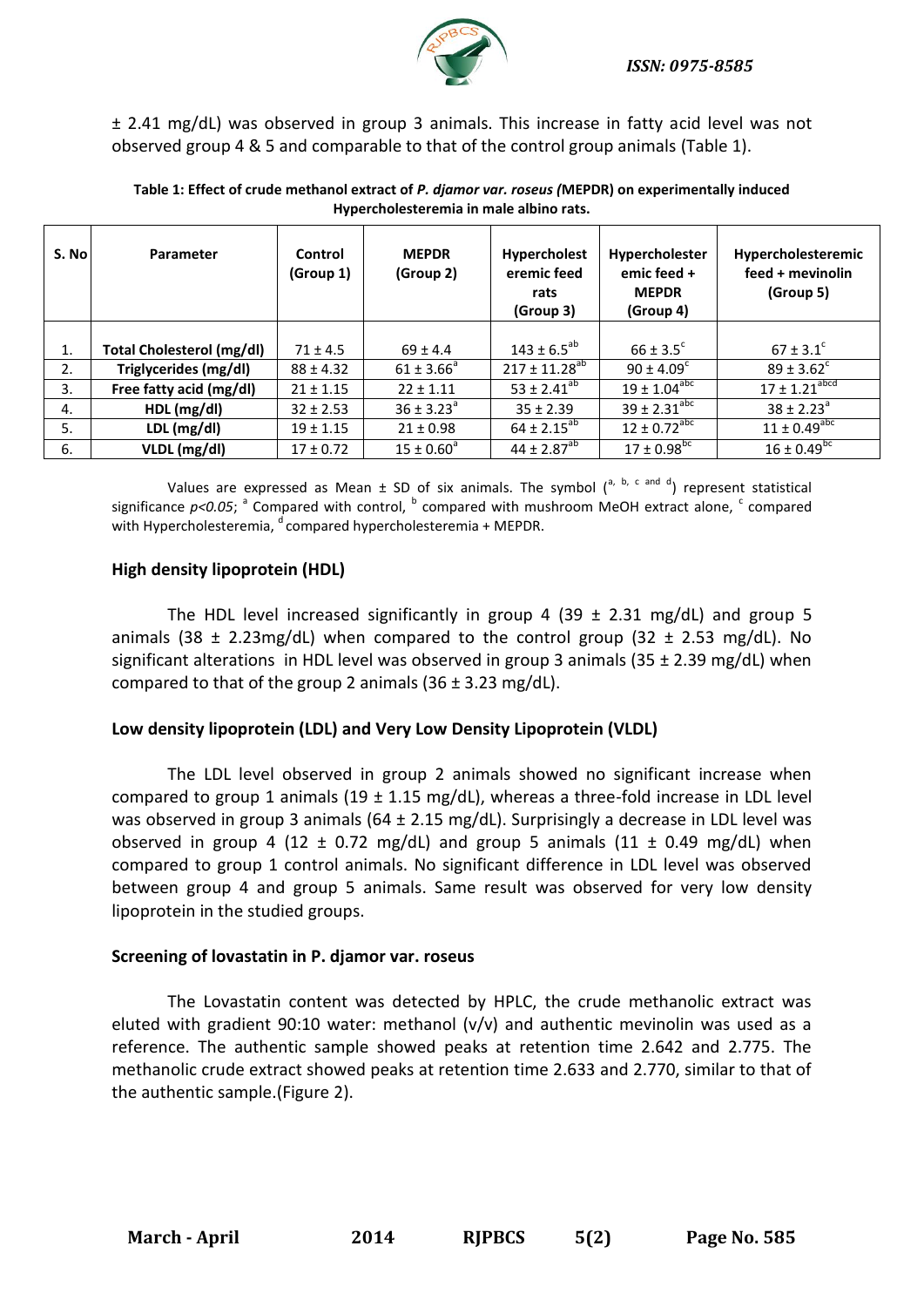





**Figure 2: HPLC profile showing the Mevinolin** 



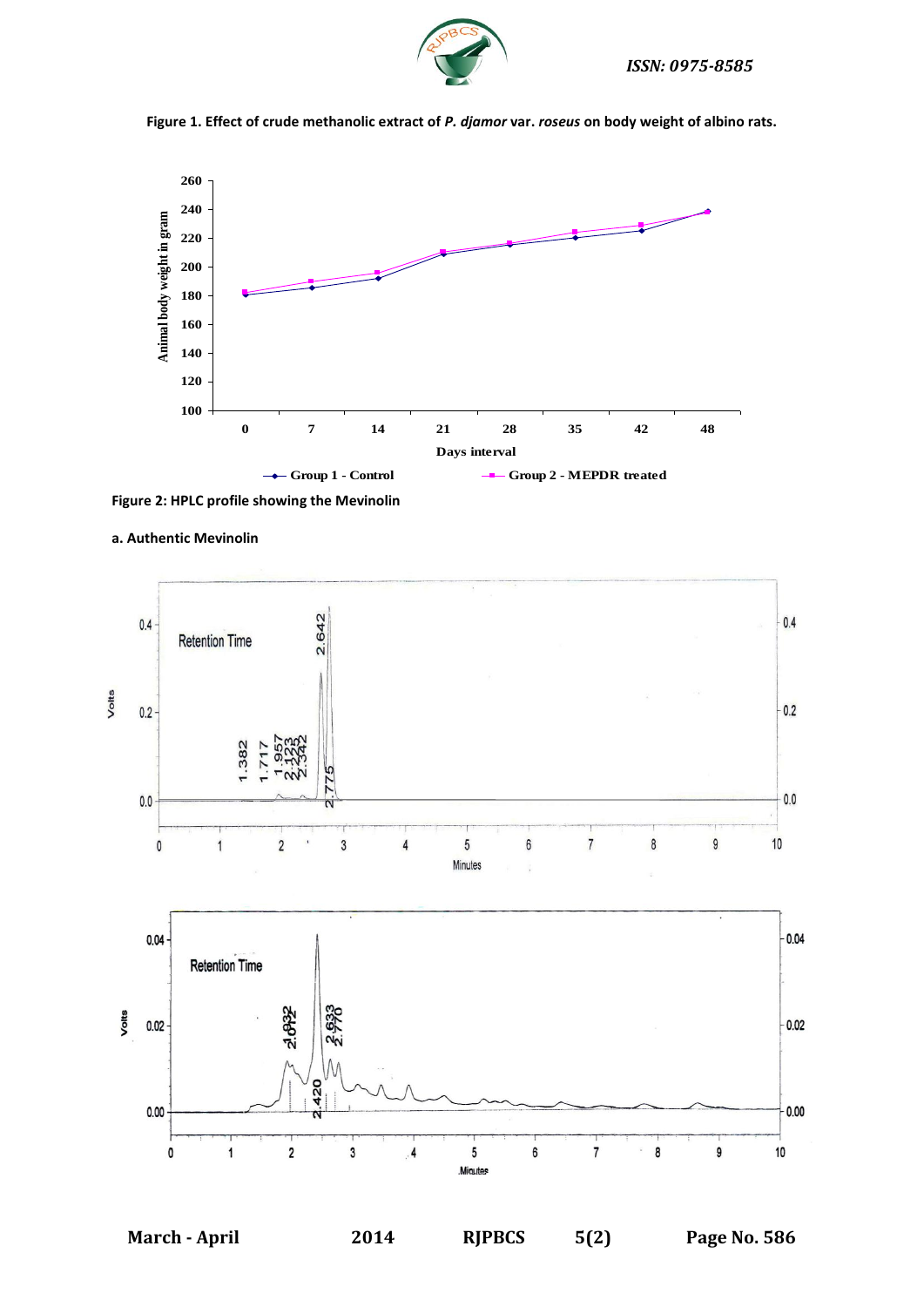

#### **DISCUSSION**

The cholesterol absorption and acceleration of cholesterol catabolism by mushroom in the diet is probably an accumulation effect of several compounds having the potential to effect these processes [10], such as sterols, water soluble β-glucan, pectin, other secondary metabolites and proteins which improve digestion without causing any laxative dependency and rich in antioxidant [11]. These metabolites can bind bile acids, therefore, reducing the formation of micelles [12] and cholesterol absorption. Higher excretion of bile acids [13] induces a decrease of their enterohepatic circulation and by a feedback mechanism, the stimulation of 7 alpha-hydroxylase [10], the rate-limiting enzyme in the catabolism of cholesterol to bile acids. Animal body weight remain unaltered significantly during forty eight days of administration with methanolic extract of P. djamor var. roseus, hence significant reduction in the studied lipid profile were not due to any overt toxicity by the studied drug (Figure. 1).

Controlling the blood cholesterol is an important for reducing the risk of developing atherosclerosis. Increasing frequency of anti-hyperlipidemic drugs use and their common side effects, make the researchers to search for natural products with few or no side effects. In the present study *P. djamor var. roseus* was selected for its hypolipidemic activity in experimentally induced hypercholestremia in albino rats. Rats fed with cholesterol (Group-3) showed significant increases in total cholesterol, triglycerides, free fatty acids, LDL and VLDL conforming that cholesterol fed in this study induced hypercholesteremia experimentally since cholesterol feeding can increase bile acid secretion by approximately three to four folds [14].

In the present study administration of crude methanolic extract of *P. djamor var. roseus* mushroom (500 mg/kg/b.w) for 48 days showed significant reduction in the Triglycerides and VLDL with concomitant increase in HDL levels. As the HDL plays a key role in protecting against the heart disease via their role in reverse cholesterol transport by peripheral tissues to the liver for catabolism and subsequent excretion might be one of the reason for the significant reduction in Triglycerides and VLDL observed in the present study [15]. In addition mushroom are rich in dietary fiber content which may increases small intestinal viscosity, resulting in reduced bile acid and cholesterol absorption might be the reason for the significant reduction in the studied lipid profile was observed in the *P. djamor var. roseus* administred groups [16].

Drugs like mevinolin administration results in decreased activity of the 3-hydroxy-3 methylglutaryl coenzyme A (HMG-CoA) reductase which is the rate-limiting enzyme of cholesterol biosynthesis [17]. In HPLC study, methanolic crude extract of *P. djamor var. roseus* showed peaks similar to that of the reference sample mevinolin. Reduction in the cholesterol level in hyperlipidimic rats treated with *P. djamor var. roseus* may involve suppression of endogenous cholesterol biosynthesis by inhibiting HMG-CoA reductase activity.

Overall results indicated that *P. djamor var. roseus* administration reduces the cholesterol levels and have greater significance in prevention of hyperlipidemia or cardiovascular disease.